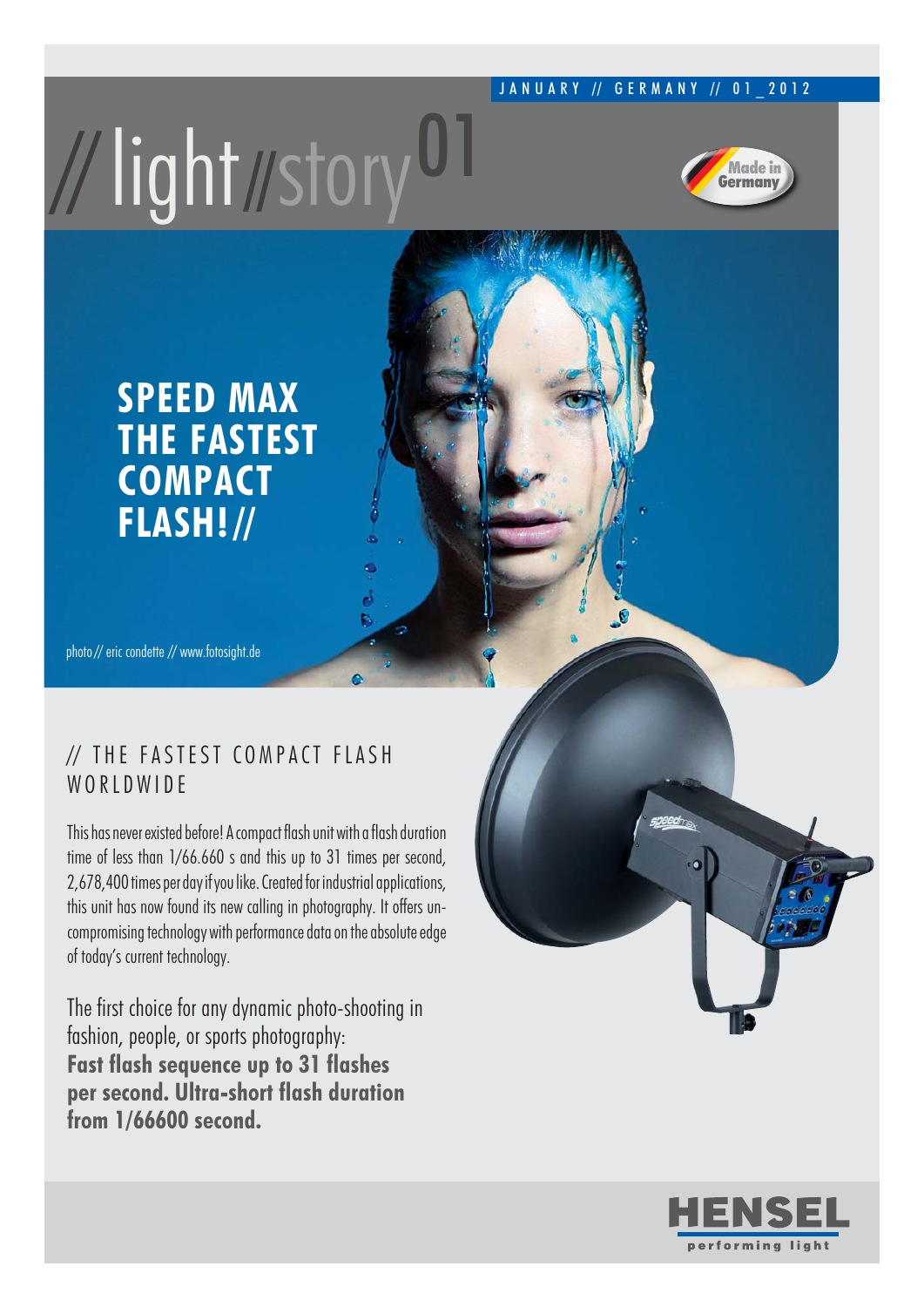# // light //story01

#### **Question from lola66 in**

**www.gutefrage.net/frage/kaminhoelzer-und-ihre-abbrennzeit**

**-We have a fireplace that we throw a lot of wood into, and we are wondering why some wood burns down faster and other wood lasts a lot longer** 



**Why is this relevant?** Well, wood that burns down faster means you will 'freeze' sooner!



photo // frank sengebusch

#### **And this pertains to photography?**

Certainly. Short flash duration allows you to freeze fast moving objects!

#### **Where do I get such a fast flash?**

From Hensel-Visit. The Speed Max is 100% made in Germany. We develop, produce, and sell all over the world from our factory in Wurzburg, Germany. In Germany you can purchase or rent our equipment for a reasonable price. For other countries, you can contact our worldwide agents that are listed on our website under representations for their contact information.

#### **This makes much more sense than wood rental.**

Hence, the Speed Max can be lit up more than once up to 40 million times.

#### **How can you light the Speed Max' fire?**

Via cable or radio remote-As often as you like As fast as you like As short as you like

Originally, our Speed Max was designed for industrial purposes and is now available for photographic use.

#### **How long is the flash duration of Speed Max?**

Incredibly short  $-$  only measurable with an oscilloscope:



Measurement Speed Max, at 400 J (100%)

#### **What does this chart tell me?**

This requires a short excursion to the following page where the flash duration chart of a normal studio flash is explained:

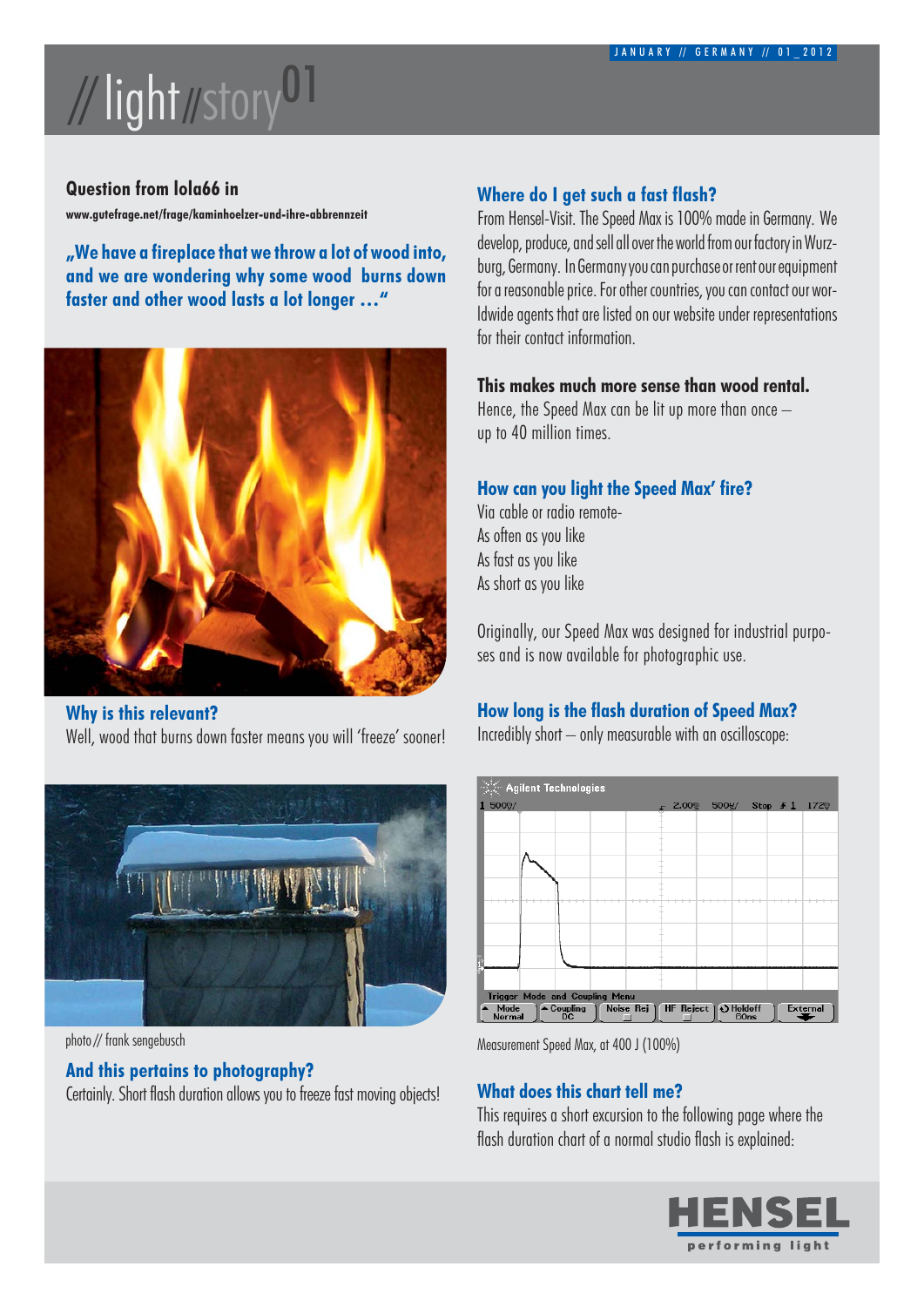## // light //story01

#### Measurement Integra 500 Plus, at 500 J (100%)



Now, we only have to define how short the flash duration time is. The problem is to establish a common standard which allows me to derive a time length from.

The same question arises when you are trying to measure how long a piece of beech wood burns in a fireplace. Until it barely burns? Until it is only smoldering? Or until it is completely burned down?

Talking about flashes, you need to know what's relevant and the length of time that is useful to know.

Since we use light for photography, it would make sense to define at what intensity light ceases to be useful for photographic results.



1/250 second (4 milliseconds)

The full flash duration is 1/250 s (until glow is no longer visible) The data sheets of different flash manufacturers basically list the two values t 0.1 and t 0.5.

The flash duration t 0.5 indicates the time from first reaching a flash intensity of 50 % of the maximum until flash intensity drops down to 50 % again. The flash duration t 0.1 indicates the time from first reaching 10 % of the maximum until flash intensity drops down to 10 % again.

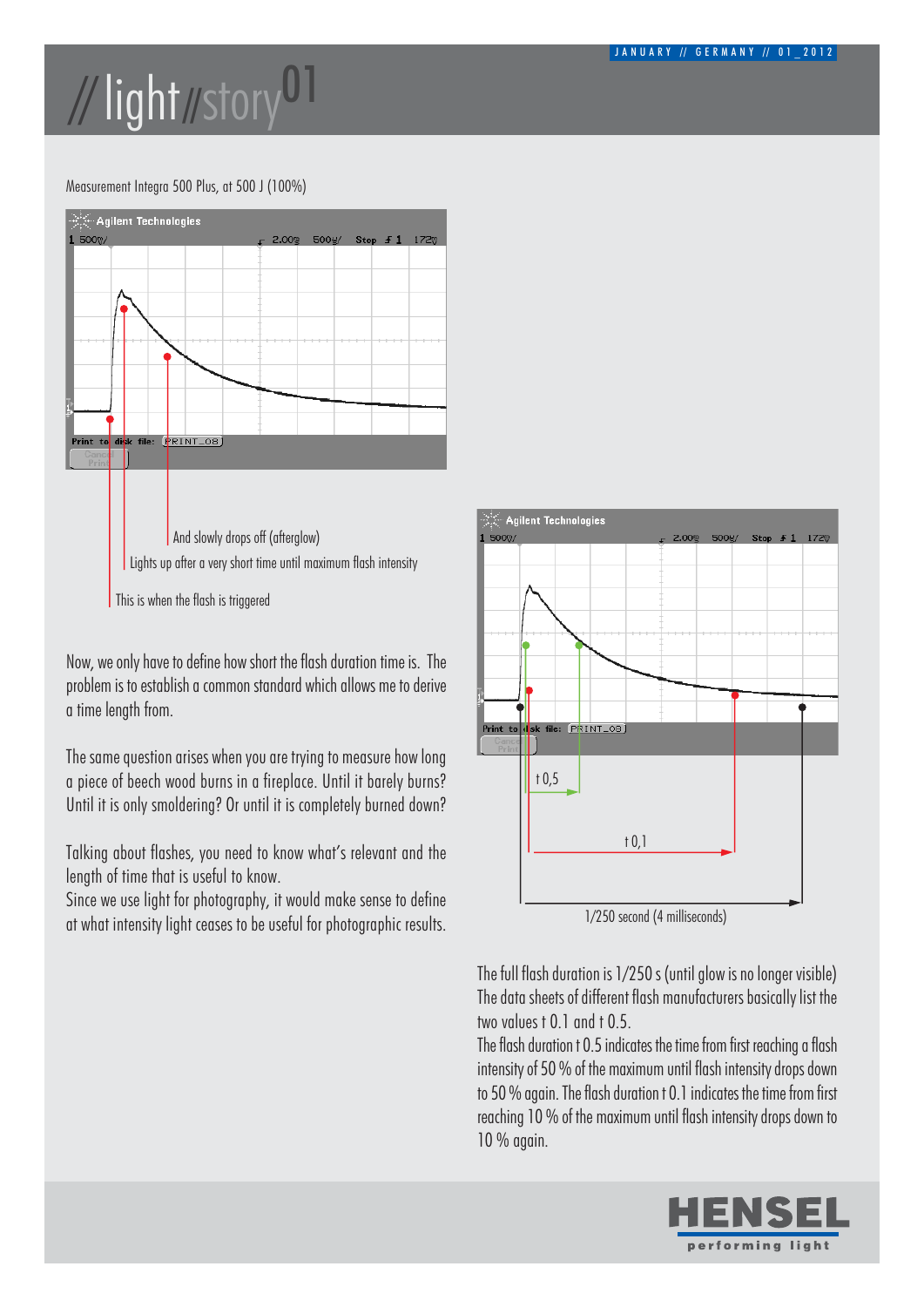### // light //story01

#### **So, what is really relevant? The full flash duration? t 0.5 or t 0.1 ?**

The full flash duration length is already interesting because now I know that I am utilizing the full light amount with the shortest possible sync time of 1/250 s (depending on the camera type used, please note technical data.) Phew — I bought the right flash system — that's for sure. However, what's relevant when I want to 'freeze' fast moving objects? t 0.5 or t 0.1?

t 0.5 is often not explicit enough because the light intensity after the measuring point significantly adds to the exposure. The exposure time for very fast moving objects may end up being too long thus causing motion blur.

The value t 0.1 is the most useful in "high speed photography" because the amount of light applicable to the full exposure is included in the measuring.

#### **But why do all manufacturers of flash units almost exclusively list values with t 0.5 on their data sheets?**

Simply because the majority does it, and otherwise it is difficult to compare values. If you want to derive something relevant from these values and how they pertain to freezing the fastest motion - triplicate the t 0,5 value. For example: 1/300 s (t 0,5) means 1/100 s (t 0,1). This corresponds approximately to the usual effect of exposure length on moving objects. However, this only works well if the characteristics of the flash duration chart correspond to the above shown chart of the Integra 500 Plus . Actually, this is the case for most flash units.

**Speed Max, however, lets us dive into a completely new world. It flashes faster than one can see! And this even at full performance output.** Speed Max, at 400 J (100 %)



#### **See for yourself: Do the time values t 0.5 or t 0.1 really matter in this case - isnt this already almost t 0.0 ?** The flash lasts  $1/2000$  seconds  $-$  period.



photo // jozef kubica // www.jozefkubica.com

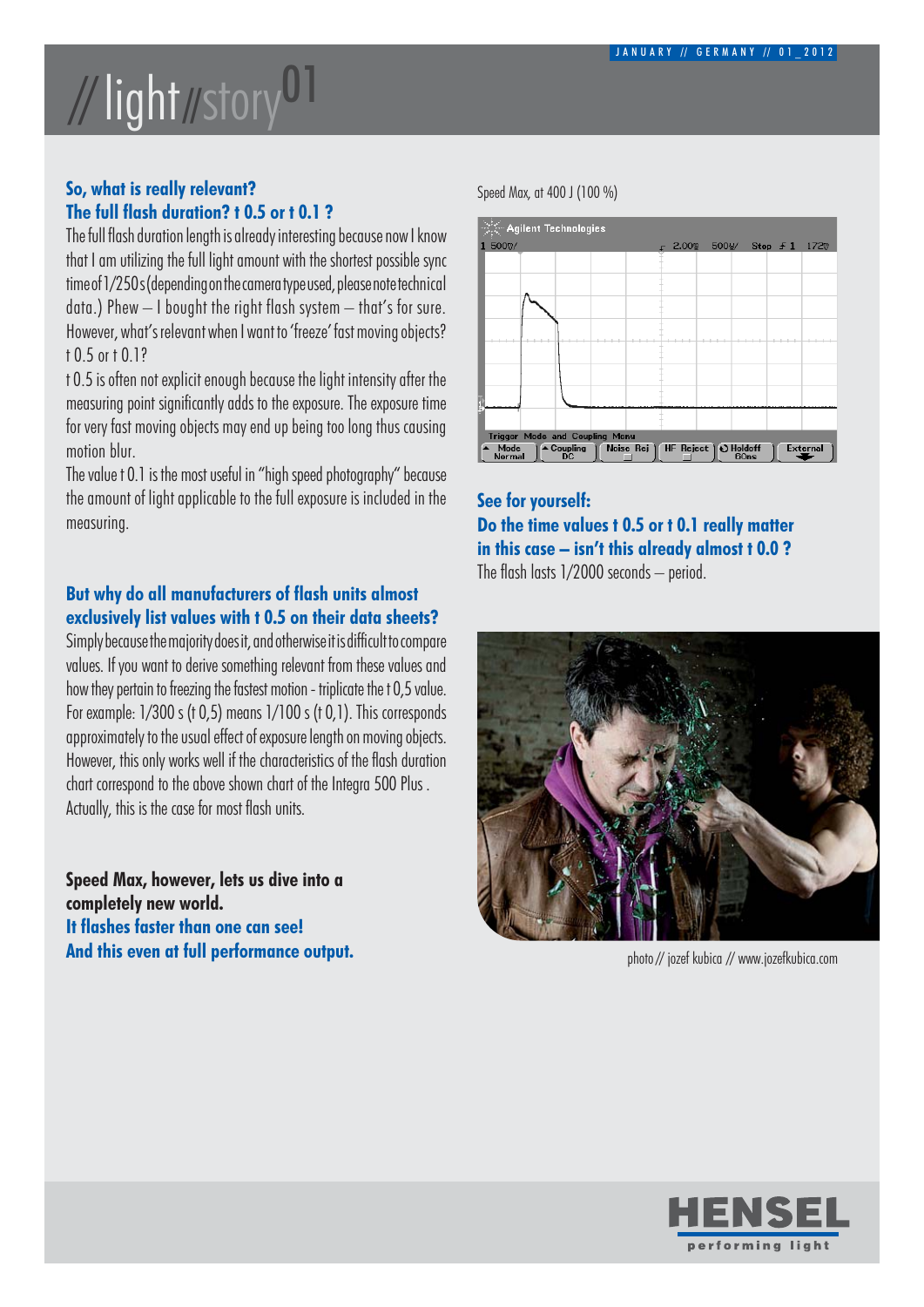## //light//story01

#### Speed Max, at 200 J (50%)



#### Speed Max, at 100 J (25%)



Speed Max, at 48 J (12%)



**...and on up to 1/66600 second (sixtysixthousandandsixhundredth)**

#### **Picture was taken while operating with 2500 rpm - honestly!**



**Not only the ideal piece of equipment for ventilator photographers**